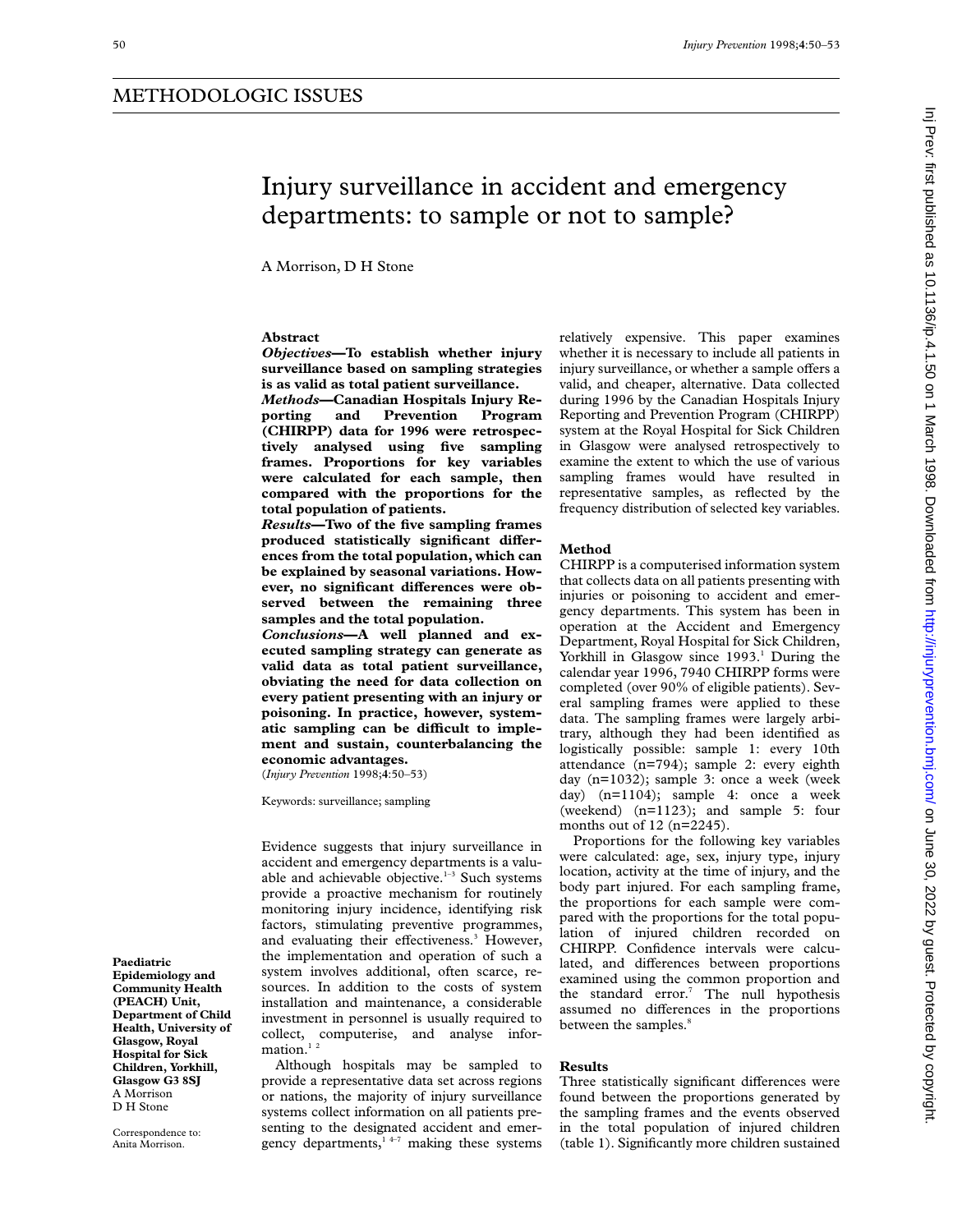*Table 1 CHIRPP data 1996: sampling frames compared; values are per cent (95% confidence interval)*

| Variable           | Total population<br>of injured<br>children<br>$(n=7940)$ | Sample 1: every<br>10th attendance<br>$(n=794)$ | Sample 2: every<br>eighth day<br>$(n=1032)$ | Sample 3: once a<br>week (weekday)<br>$(n=1104)$ | Sample 4: once a<br>week (weekend)<br>$(n=1123)$ | Sample 5: four<br>months (Jan<br>$Apr$ , Jul, Oct)<br>$(n=2245)$ |
|--------------------|----------------------------------------------------------|-------------------------------------------------|---------------------------------------------|--------------------------------------------------|--------------------------------------------------|------------------------------------------------------------------|
| Age (years)        |                                                          |                                                 |                                             |                                                  |                                                  |                                                                  |
| $0 - 4$            | 37 (36 to 38)                                            | 39 (36 to 42)                                   | 37 (34 to 40)                               | 37 (34 to 40)                                    | 39 (36 to 42)                                    | 39 (37 to 41)                                                    |
| $5 - 9$            | 34 (33 to 35)                                            | 31 (28 to 34)                                   | 33 (30 to 36)                               | 33 (30 to 36)                                    | 34 (31 to 37)                                    | 33 (31 to 35)                                                    |
| $10 - 14$          | 29 (29 to 30)                                            | 30 (27 to 33)                                   | 30 (27 to 33)                               | 30 (27 to 33)                                    | 27 (24 to 30)                                    | 28 (26 to 30)                                                    |
| Sex                |                                                          |                                                 |                                             |                                                  |                                                  |                                                                  |
| Male               | 58 (57 to 59)                                            | 60 (57 to 63)                                   | 56 (53 to 59)                               | 59 (56 to 62)                                    | 59 (56 to 62)                                    | 57 (55 to 59)                                                    |
| Female             | 42 (41 to 43)                                            | 40 (37 to 43)                                   | 44 (41 to 47)                               | 41 (38 to 44)                                    | 41 (28 to 44)                                    | 43 (41 to 45)                                                    |
| Injury type        |                                                          |                                                 |                                             |                                                  |                                                  |                                                                  |
| Cut/laceration     | 21 (20 to 22)                                            | 22 (19 to 25)                                   | 19 (17 to 21)                               | 19 (17 to 21)                                    | 20 (18 to 22)                                    | 23 (21 to 25)                                                    |
| Haematoma/bruise   | 19 (18 to 20)                                            | 16 (14 to 19)                                   | 20 (18 to 22)                               | 19 (17 to 21)                                    | 19 (17 to 21)                                    | 17 (15 to 19)                                                    |
| Fracture           | 13 (12 to 14)                                            | 11 (10 to 12)                                   | 11 (9 to 13)                                | 13 (11 to 15)                                    | 11 (9 to 13)                                     | 13 (12 to 14)                                                    |
| Inflamation/oedema | 12 (11 to 13)                                            | 14 (12 to 16)                                   | 13 (11 to 15)                               | 14 (12 to 16)                                    | 13 (11 to 15)                                    | 13 (12 to 14)                                                    |
| Sprain/strain      | 12 (11 to 13)                                            | 11 (10 to 12)                                   | 11 $(9 \text{ to } 13)$                     | 10 (8 to 12)                                     | 12 (10 to 12)                                    | 12 (11 to 13)                                                    |
| Injury location    |                                                          |                                                 |                                             |                                                  |                                                  |                                                                  |
| Own home           | 42 (41 to 43)                                            | 42 $(38 \text{ to } 46)$                        | 42 (39 to 45)                               | 44 (41 to 47)                                    | 46 (43 to 49)                                    | 45 (43 to 47)                                                    |
| Public footpath    | 18 (17 to 19)                                            | 17 (14 to 20)                                   | 15 (13 to 17)                               | 16 (14 to 18)                                    | 20 (18 to 22)                                    | 20 (18 to 22)                                                    |
| School playground  | 8 (7 to 9)                                               | $7(5 \text{ to } 9)$                            | $9(7 \text{ to } 11)$                       | $9(7 \text{ to } 11)$                            | $0^{\star}$                                      | $3*(2 \text{ to } 4)$                                            |
| Other home         | $6(5 \text{ to } 7)$                                     | $6(4 \tto 8)$                                   | $6(5 \tto 7)$                               | $5(4 \tto 6)$                                    | $6(5 \tto 7)$                                    | $6(5 \tto 7)$                                                    |
| Public playground  | $6(5 \text{ to } 7)$                                     | $6(4 \tto 8)$                                   | $6(5 \text{ to } 7)$                        | $5(4 \tto 6)$                                    | 8 (6 to 10)                                      | $7(6 \text{ to } 8)$                                             |
| Activity           |                                                          |                                                 |                                             |                                                  |                                                  |                                                                  |
| Playing            | 67 (66 to 68)                                            | 68 (65 to 71)                                   | 64 (61 to 67)                               | 66 (63 to 69)                                    | 70 (67 to 73)                                    | 73* (71 to 75)                                                   |
| Walk/run/crawl     | 16 (15 to 17)                                            | 14 (12 to 16)                                   | 16 (14 to 18)                               | 16 (14 to 18)                                    | 14 (12 to 16)                                    | 15 (13 to 17)                                                    |
| Informal sport     | $5(5 \text{ to } 5)$                                     | $5(3 \text{ to } 7)$                            | $6(5 \tto 7)$                               | $5(4 \tto 6)$                                    | $4(3 \tto 5)$                                    | $5(4 \tto 6)$                                                    |
| Body part injured  |                                                          |                                                 |                                             |                                                  |                                                  |                                                                  |
| Head               | 39 (38 to 40)                                            | 40 (36 to 44)                                   | 39 (36 to 42)                               | 40 (38 to 42)                                    | 39 (36 to 42)                                    | 38 (36 to 40)                                                    |
| Upper extremities  | 35 (34 to 36)                                            | 38 (35 to 41)                                   | 35 (32 to 38)                               | 36 (34 to 38)                                    | 35 (32 to 38)                                    | 35 (33 to 37)                                                    |
| Lower extremities  | 21 (20 to 22)                                            | 19 (16 to 22)                                   | 21 (19 to 23)                               | 21 (19 to 23)                                    | 21 (19 to 23)                                    | 23 (21 to 25)                                                    |

\*Statistically significant difference from total population.

an injury while playing and significantly fewer sustained injuries in the school playground in the four month sample (sample 5) than in the total population. The third difference was observed between the weekend sample (sample 4) and the total population: the proportion occurring in the school playground was significantly higher in the total population. No significant differences were found between the other sampling frames (samples 1, 2, and 3) and the total population.

## **Discussion**

The significant differences observed in the proportions between two of the systematic sampling frames and the total population of injured children may be explained by seasonal variation. July (included in sample 5) encompasses the school holidays, when it is likely that there will be an increase in the number of injuries sustained while playing in and around the home and a decrease in the number of injuries sustained in the school playground. This is probably also true for the weekend sample (sample 4) with respect to injuries sustained in the school playground.

No other significant differences were found, suggesting that a well planned and executed sampling strategy, such as sampling every 10th attendance or collecting data every eighth day, can generate data of equal quality to surveillance including all patients. The use of a systematic sampling strategy may relieve the pressure on both personnel and other resources at accident and emergency departments by obviating the need for data collection on every patient presenting with an injury or poisoning. Such sampling strategies would not affect the overall quality of information available on a medical record because the CHIRPP data collection sheet is completed separately from routine record keeping.

Systematic sampling is also economically attractive. Adopting a sampling strategy for the CHIRPP system in Glasgow would result in cost reductions of approximately 30%. The costs of installing CHIRPP, staff training, and data analysis would remain the same. However, considerable savings would be made in the data collection, coding, and computerisation phases. Such a reduction in the costs of running an injury surveillance system may entice other public health organisations and agencies to investigate the possibilities of introducing such a system in their locality.

Nevertheless, in practice, systematic sampling may present logistical problems that counterbalance the economic attractions. Staff may forget to include every patient, or more seriously, select cases in a biased manner (according to perceived severity, for example). Other disadvantages include the inability of a sample to provide a comprehensive profile of injuries, especially unusual or densely clustered events, and the unsuitability of a sample based surveillance system for clinical purposes, such as audit or medicolegal review.

Of course, surveillance based on data collected from just one hospital (whether sampled or not) is a relatively poor alternative to a population based system. However, if as this study suggests, a systematic sampling strategy is not detrimental to the quality of data collected at any one hospital, the adoption of a systematic sampling strategy in a representative sample of hospitals in a locality may result in better quality epidemiological information than a single hospital collecting information on all injury events.

This paper has demonstrated that a systematic sampling strategy can generate as valid data on the pattern of injuries presenting to accident and emergency departments as total population surveillance. However, there are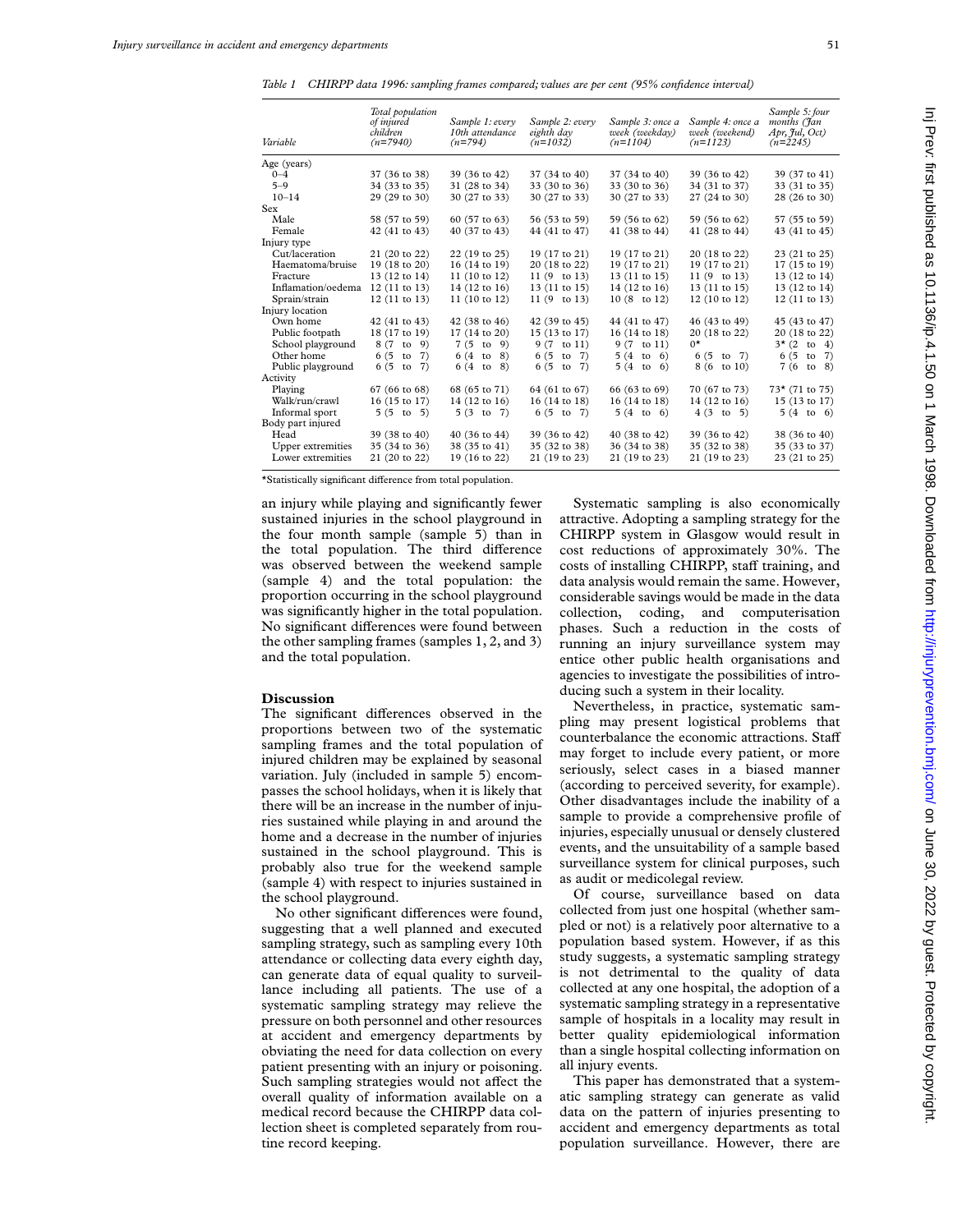both advantages and disadvantages to adopting sampling strategies. Each department must assess whether sampling is appropriate depending on their available resources and information requirements.

We would like to thank Mr Doraiswamy, consultant at the Accident and Emergency Department, Royal Hospital for Sick Children (RHSC), Yorkhill and the department staff for their<br>assistance in implementing and operating the CHIRPP system. Thanks also go to the clinical audit team at RHSC for inputting and managing the data.

1 Stone DH, Doraiswamy NV. The Canadian Hospitals Injury Reporting and Prevention Program (CHIRPP) in the UK: a pilot study. *Inj Prev* 1996; **2**:47–51.

- 2 Beattie TF. An accident and emergency based child accident surveillance system: is it possible? *J Accid Emerg Med* 1996;**13**:116–8.
- 3 Graitcer PL. The development of state and local injury surveillance systems. *J Safety Res* 1987;**18**:191–8.
- 4 Harrison J, Tyson D. Injury surveillance in Australia. *Acta Paediatr Jpn* 1993;**35**:171–8. 5 Rogmans WHJ, Mulder S. *European home and leisure accident*
- *surveillance system: evaluation of activities undertaken in the frame of the EC-demonstration project*. Amsterdam: Consumer Safety Unit, 1990.
- 6 Department of Trade and Industry. *HASS / LASS reports* . London: Consumer Safety Unit, Department of Trade and Industry, 1995.
- Canadian Hospitals Injury Reporting and Prevention Program. *CHIRPP News* (monthly). Ottawa: Bureau of
- Chronic Disease Epidemiology (Health Canada), 1996. 8 Bland M. *An introduction to medical statistics*. Oxford: Oxford Medical Publications, 1996.

# ANOVA, *t* tests, and linear regression

Robert W Platt

In the last issue, I discussed logistic regression and the structure of linear models when the response or outcome is binary. Binary outcomes can take on only two values, like dead/alive or boy/girl, as compared with continuous outcomes which can take on any value on a numeric scale, like blood pressure or weight. Now, let's take a step back and consider the various models and tests for continuous outcomes. The common theme in these methods is *explaining variability* in the response variable, and dividing the total variance of a statistic into variation that can be explained and random variation that cannot be explained.

The *t* test is probably the simplest commonly used statistical procedure. To compare the mean of a continuous variable in two different populations, the difference between the two means divided by its standard deviation has a special distribution, known in this case as the " *t* distribution". This relationship also allows construction of confidence intervals for the difference in means, and these provide information about the mean difference and its variability. When the difference between the two means (the between groups variability) is large relative to its standard deviation (the random variability) the *t* test will be statistically significant.

What happens when we want to test if there is a difference in means among three or more groups? Analysis of variance, or ANOVA, generalizes the *t* test to several groups. Since there are more than two groups being compared, we have to look at more than just mean differences. The method for testing the whether the mean level in all of the groups is the same follows a general pattern similar to that for the *t* test. The variance between groups summarizes the part of the total variability in the measures that can be explained by the assumption that the measurements come from different populations. The ratio between this "between groups variance" and the total variance in the dataset is high when there is a significant difference. This

will occur when the means of the groups are far apart and the variability within the groups is small. The appropriate test of statistical significance here is the F test, which compares the ratio of the two variances to values found in F distribution tables.

The general test in the ANOVA model tests the null hypothesis that all of the group means are equal. Rejecting this hypothesis means that we believe that at least one difference of two means is not zero; often, we are interested in a specific difference, or in finding out which of the differences is significantly different from zero. To do this requires a second step—one that compares individual means using a modified version of the *t* test which can be done with a variety of common procedures.

Finally, consider the situation where, rather than dividing the population into groups, we wish to examine the association between a continuous outcome and a continuous variable (this can be thought of as an ANOVA where we have many different groups and these groups are ordered by the values of the continuous covariate). Here, we use linear regression, which associates the two variables through a  $\beta$ coefficient.<sup>1</sup> This can easily be generalized to multiple regression, where we consider several covariates at the same time to try to understand their joint relationship to the outcome.

The *t* test can be thought of as a simple regression model with the covariate taking on only two values, and the ANOVA can also be viewed as a regression model with multiple covariates. More complicated ANOVA models can also be thought of in regression frameworks. The regression approach requires more work but it allows us to consider all these models in one unified framework and thus allows complete control of the comparisons made. Further, the calculation of the  $\beta$  coefficients and standard errors for these coefficients allows us to use confidence intervals rather than relying on hypothesis tests as in the ANOVA.